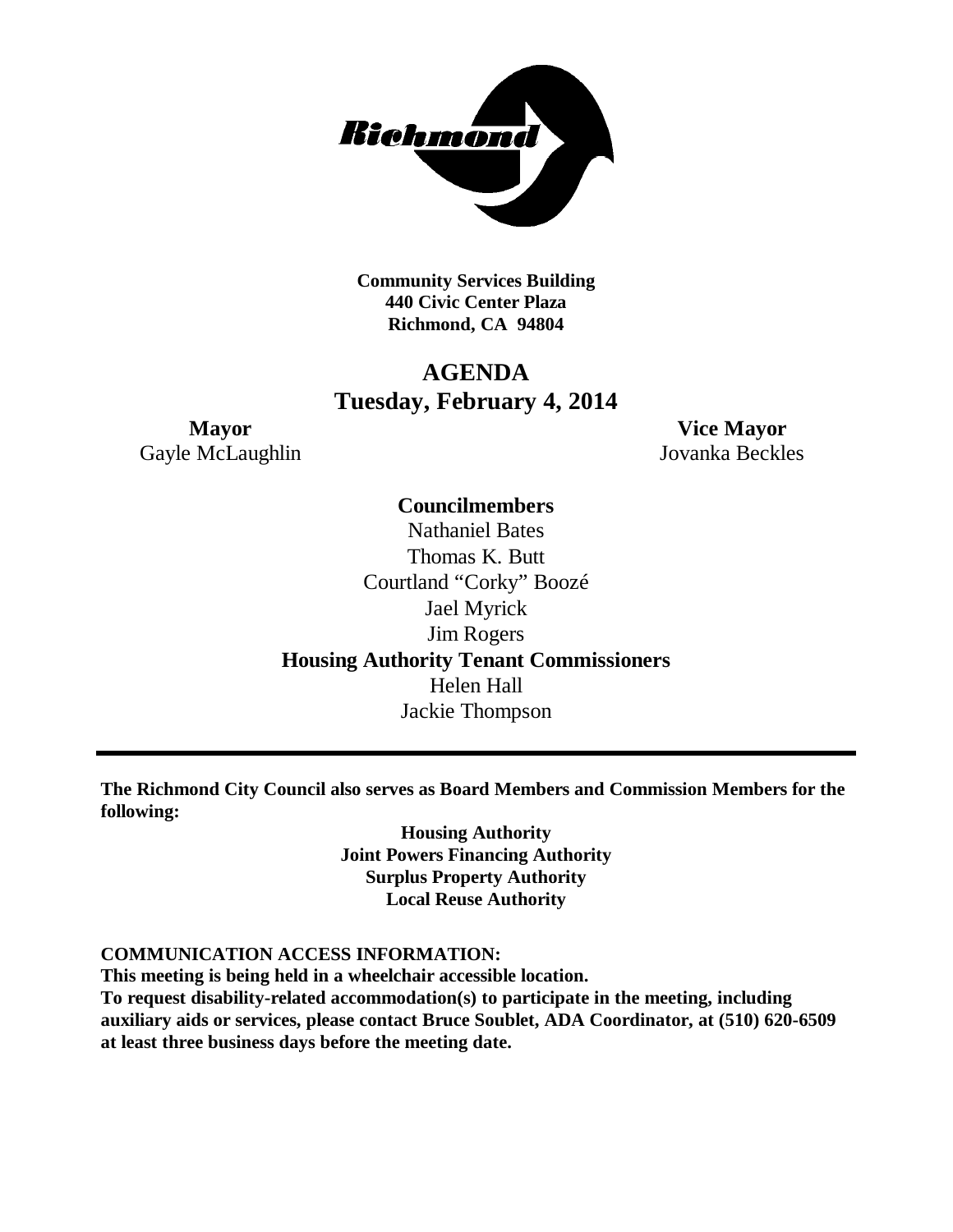# **MEETING PROCEDURES**

The City of Richmond encourages community participation at its City Council meetings and has established procedures that are intended to accommodate public input in a timely and time-sensitive way. As a courtesy to all members of the public who wish to participate in City Council meetings, please observe the following procedures:

**PUBLIC COMMENT ON AGENDA ITEMS:** Anyone who desires to address the City Council on items appearing on the agenda must complete and file a pink speaker's card with the City Clerk **prior** to the City Council's consideration of the item. Once the City Clerk has announced the item and discussion has commenced, no person shall be permitted to speak on the item other than those persons who have submitted their names to the City Clerk. Your name will be called when the item is announced for discussion. **Each speaker will be allowed TWO (2) MINUTES to address the City Council on NON-PUBLIC HEARING items listed on the agenda.**

**OPEN FORUM FOR PUBLIC COMMENT:** Individuals who would like to address the City Council on matters not listed on the agenda or on **Presentations, Proclamations and Commendations, Report from the City Attorney, or Reports of Officers** may do so under Open Forum. All speakers must complete and file a pink speaker's card with the City Clerk **prior** to the commencement of Open Forum. **The amount of time allotted to individual speakers shall be determined based on the number of persons requesting to speak during this item. The time allocation for each speaker will be as follows: 15 or fewer speakers, a maximum of 2 minutes; 16 to 24 speakers, a maximum of 1 and one-half minutes; and 25 or more speakers, a maximum of 1 minute.**

### **SPEAKERS ARE REQUESTED TO OCCUPY THE RESERVED SEATS IN THE FRONT ROW BEHIND THE SPEAKER'S PODIUM AS THEIR NAME IS ANNOUNCED BY THE CITY CLERK.**

**CONSENT CALENDAR:** Consent Calendar items are considered routine and will be enacted, approved or adopted by one motion unless a request for removal for discussion or explanation is received from the audience or the City Council. A member of the audience requesting to remove an item from the Consent Calendar must complete and file a speaker's card with the City Clerk **prior to the City Council's consideration of Agenda Review.** An item removed from the Consent Calendar may be placed anywhere on the agenda following the City Council's agenda review.

Any law enforcement officer on duty or whose service is commanded by the presiding officer shall be Sergeant-at-Arms of the Council meetings. He/she, or they, shall carry out all orders and instructions given by the presiding officer for the purpose of maintaining order and decorum at the Council meetings (City Council Rules of Procedure and Order Section III F, RMC Section 2.12.030).

**\*\*\*\*\*\*\*\*\*\*\*\*\*\*\*\*\*\*\*\*\*\*\*\*\*\*\*\*\*\*\*\*\*\*\*\*\*\*\*\*\*\*\*\*\*\*\*\*\*\*\*\*\*\*\*\*\*\***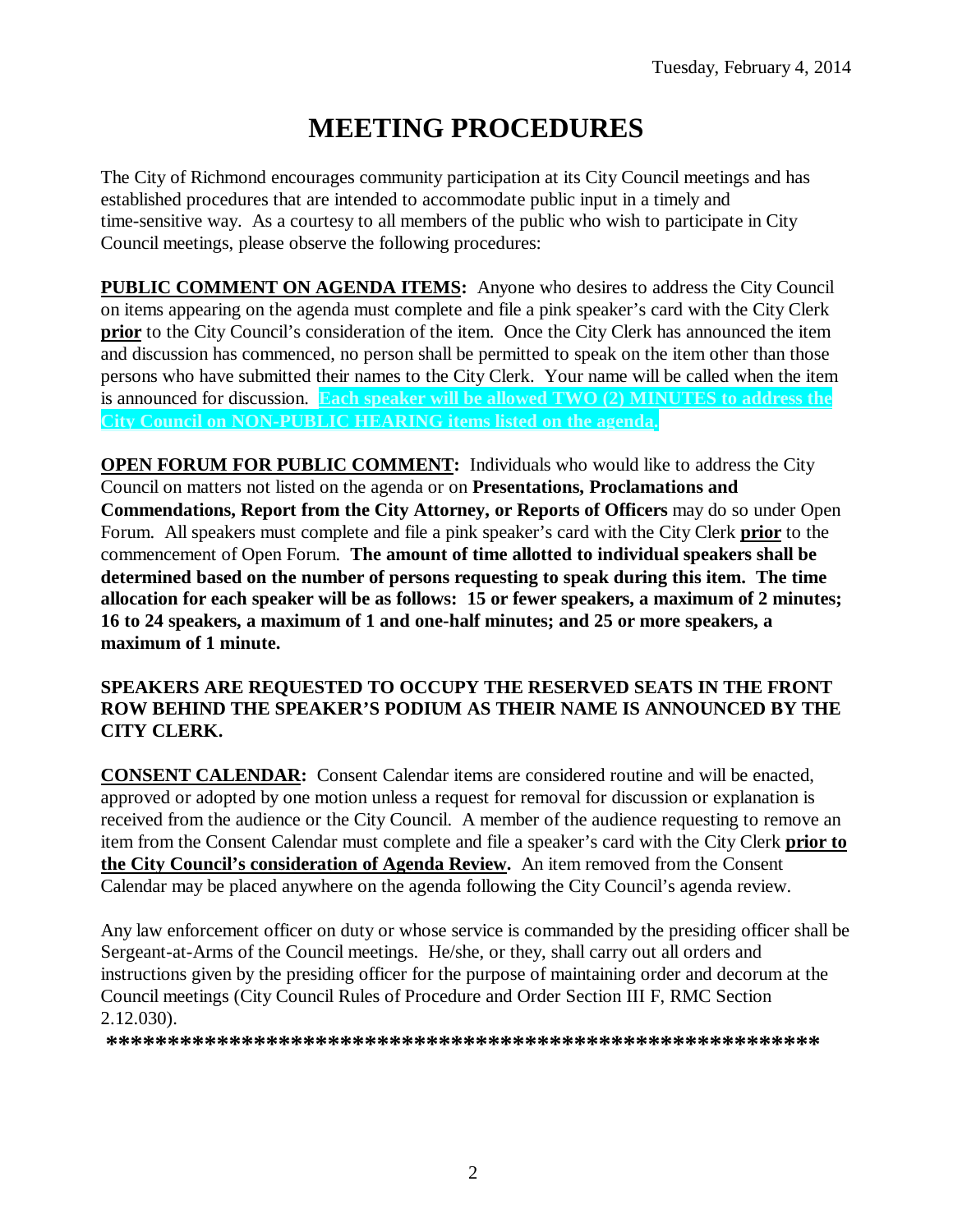# **OPEN SESSION TO HEAR PUBLIC COMMENT ON CLOSED SESSION ITEMS**

6:00 p.m.

- **A. ROLL CALL**
- **B. PUBLIC COMMENT**

### **C. ADJOURN TO CLOSED SESSION**

# **CLOSED SESSION**

Shimada Room of the Community Services Building

#### **A. CITY COUNCIL**

**A-1.** CONFERENCE WITH LABOR NEGOTIATORS (Government Code Section 54957.6):

> Agency designated representatives: Bill Lindsay and Lisa Stephenson Employee organization: Unrepresented Management Employees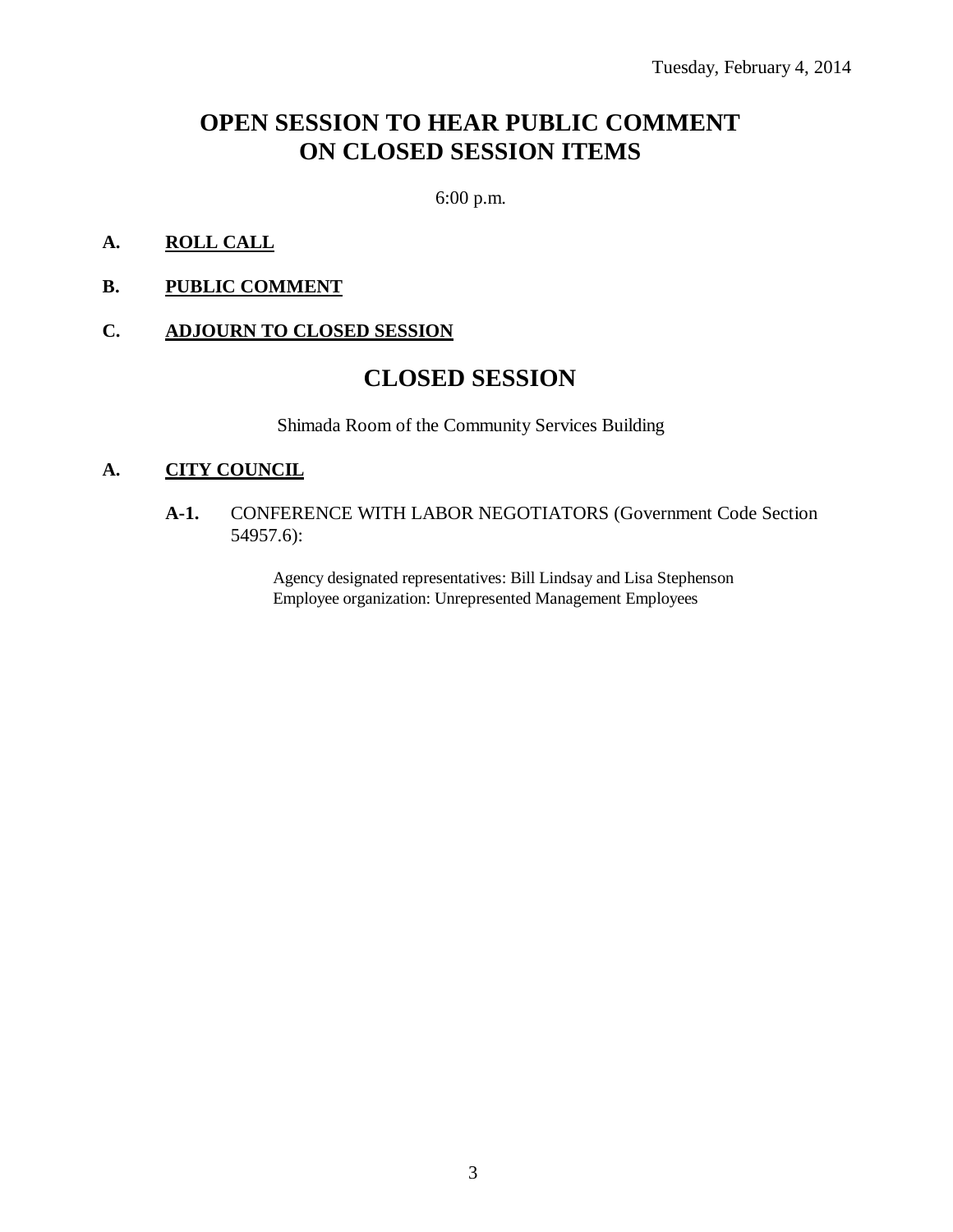# **REGULAR MEETING OF THE RICHMOND CITY COUNCIL**

6:30 p.m.

- **A. PLEDGE TO THE FLAG**
- **B. ROLL CALL**
- **C. STATEMENT OF CONFLICT OF INTEREST**
- **D. AGENDA REVIEW**

### **E. REPORT FROM THE CITY ATTORNEY OF FINAL DECISIONS MADE AND NON-CONFIDENTIAL DISCUSSIONS HELD DURING CLOSED SESSION**

### **F. OPEN FORUM FOR PUBLIC COMMENT**

#### **G. CITY COUNCIL CONSENT CALENDAR**

- **G-1.** APPROVE an agreement between the Richmond Public Library Literacy for Every Adult Program (LEAP) and the Richmond Community Foundation (RCF) for LEAP to provide literacy program services; AUTHORIZE the Library & Cultural Services Director to accept the grant from RCF in the amount of \$10,000; and APPROVE an amendment to the FY 2013-2014 operating budget to increase library fund revenue and expenditures in the amount of \$10,000 - Library and Cultural Services Department (Katy Curl 620-6554).
- **G-2.** APPROVE an agreement with the California State Library providing funds to the Literacy for Every Adult Program (LEAP) for the for the purpose of providing literacy services to City of Richmond residents; AUTHORIZE the Library and Cultural Services Director to accept the state funds in the amount of \$49,126; and APPROVE an amendment to the FY 2013-2014 operating budget to increase library fund revenue and expenditures in the amount of \$49,126 - Library and Cultural Services Department (Katy Curl 620-6554).
- **G-3.** APPROVE a three-year license agreement with Nematode Holdings, Inc. to use City-owned property at 2100 Western Drive at Point Molate from March 1, 2014 - February 28, 2017, for the storage of miscellaneous equipment primarily related to the ferry rider's publication "Bay Crossings", a periodical which covers ferry service and the working waterfront scene around the Bay - City Manager's Office (Bill Lindsay 620-6512).
- **G-4.** ADOPT a resolution to apply for and accept \$249,600 in grant funds from the Bay Area Air Quality Management District (BAAQMD) for the continuation of an employment shuttle service within the City of Richmond - City Manager's Office (Bill Lindsay 620-6512).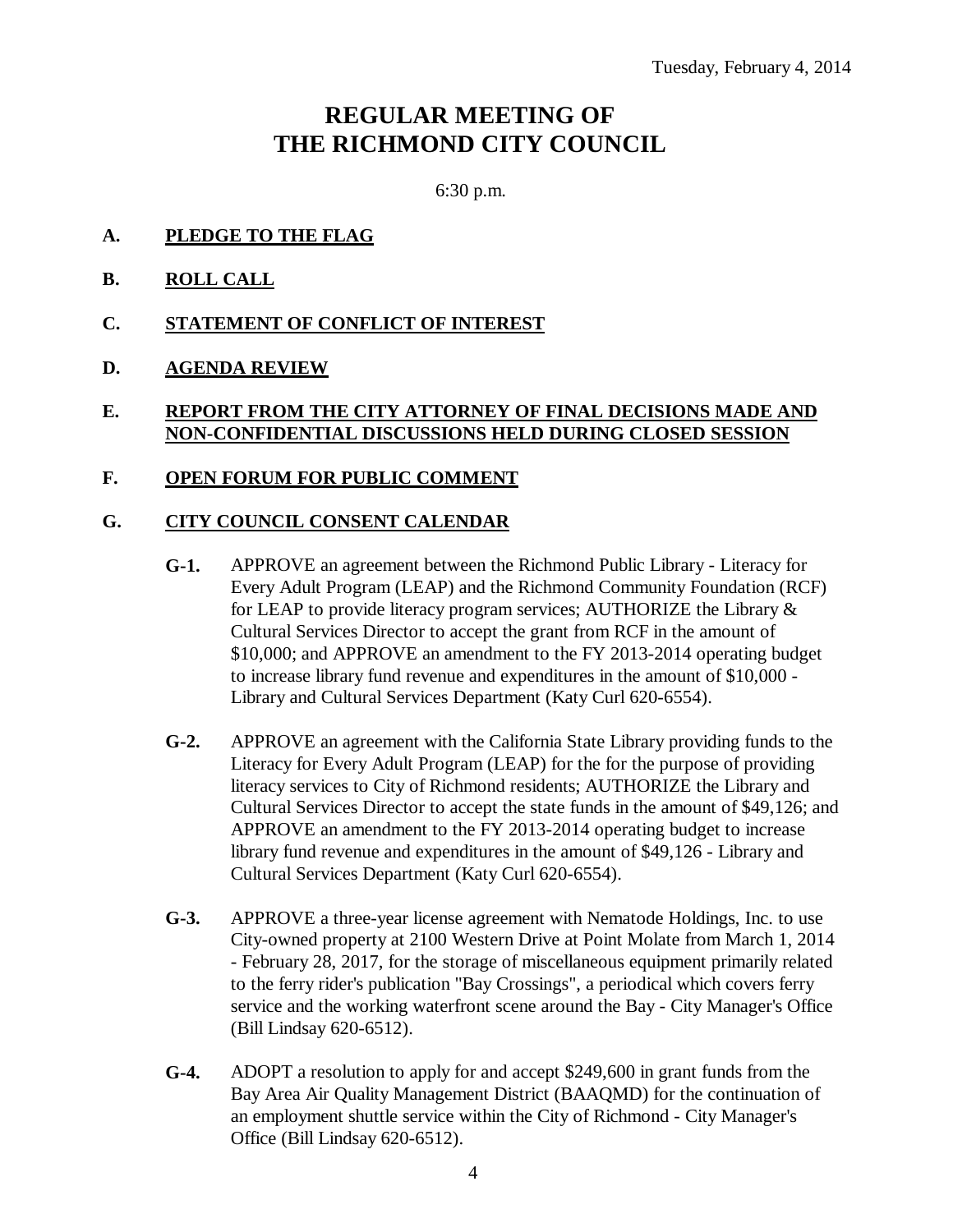- **G-5.** APPROVE the minutes of the regular January 14 and 21, 2014, City Council Meetings - City Clerk's Office (Diane Holmes 620-6514).
- **G-6.** ACCEPT donations to the Literacy for Every Adult Program (LEAP) in the amount of \$7,000 from the May Family Trust and \$3,500 from the Raymond Family Foundation for scholarships to students successfully graduating from the Literacy for Every Adult Program (LEAP); and APPROVE an amendment to the FY 2013/14 operation budget, increasing Library Fund revenues and expenditures in the amount of \$10,500 - Library and Cultural Services Department (Katy Curl/Sherry Drobner 620-6554).
- **G-7.** RECEIVE a report on Point Molate Activities Engineering Services Department (Alan Wolken/Craig Murray 307-8188).
- **G-8.** APPROVE the following appointments: Community Development Commission: Gopal Nair, new appointment, term expiring March 21, 2016; Economic Development Commission: Laura Varga, new appointment, term expiring March 30, 2016 - Mayor McLaughlin (620-6503).

## **H. PUBLIC HEARINGS - NOT PRIOR TO 6:45 P.M.**

**H-1.** CONDUCT the legally-required public hearing relating to the proposed issuance of multifamily housing revenue obligations by the California Statewide Communities Development Authority (CSCDA), associated with the refinancing of Liberty Village Apartments, in an amount not to exceed \$15,000,000, and ADOPT a resolution to approve the proposed financing by the CSCDA - Finance Department (James Goins/Susan Segovia 307-8022).

### **I. RESOLUTIONS - NOT PRIOR TO 7:00 P.M.**

**I-1.** ADOPT a resolution in support of requesting state and federal legislative assistance to mitigate damage from train horns - Councilmember Butt (236- 7435).

# **J. COUNCIL AS A WHOLE**

- **J-1.** RECEIVE a report from the Police Department and provide direction to staff regarding priorities and training needs of the Police Department, including potential grant funding to cover the cost - Vice Mayor Beckles (620-6568). This item was continued from the January 28, 2014, City Council Meeting. **NOT PRIOR TO 7:15 P.M.**
- **J-2.** CONSIDER policies to increase the use of vehicles in Richmond which produce less carbon emissions and less air pollution - Councilmember Rogers (867-5725). This item was continued from the January 28, 2014, City Council Meeting. **NOT PRIOR TO 7:30 P.M.**